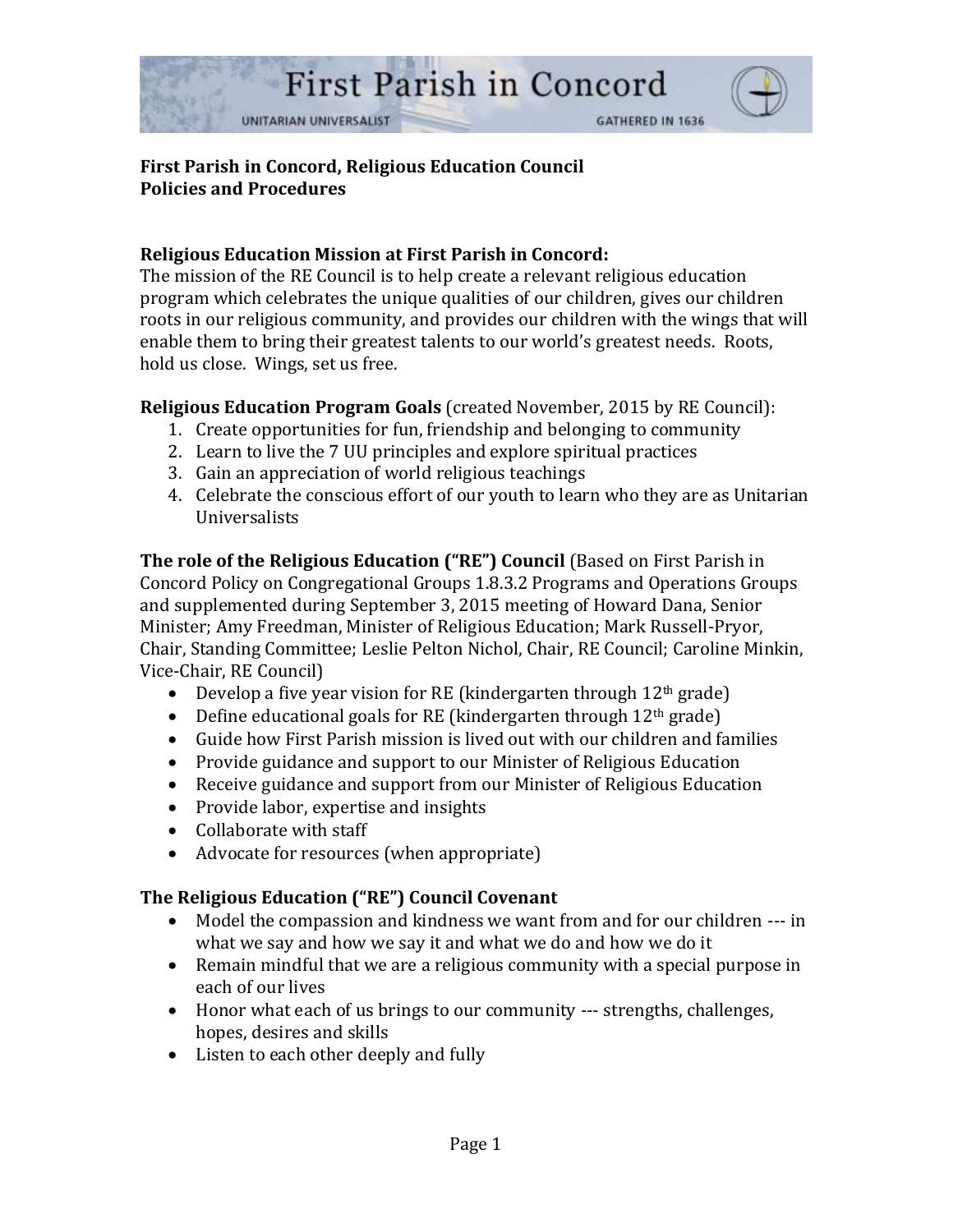

## **First Parish in Concord, Religious Education Council Policies and Procedures**

## **Composition of the Religious Education Council**

- The RE Council is made up of a Chair, Vice Chair and typically seven additional members. The Minister or Director of Religious Education and the Assistant Director of Religious Education are Ex-Officio members.
- The RE Council meetings are open to anyone who chooses to attend.
- Periodically, the RE Council will hold an executive session to include only RE Council members.

# **Selection of RE Council members and leadership**

- **The Chair and Vice Chair.** The RE Council Chair is selected by the RE Council in coordination with the MRE and Assistant DRE. In May of the year a new Chair and Vice Chair are to be selected, all members of the RE Council, including the Ex-Officio members, nominate RE Council members through anonymous ballot for the roles of Chair and Vice Chair. Nominees are voted on by the Council by anonymous ballot to select the Chair and Vice Chair for the following September. The Chair leads the voting process. Council members will be named in June.
- **RE Council Members.** RE Council Members are nominated by the RE Council and the MRE and Assistant DRE. Each May, the RE Council will nominate congregants for membership on the RE Council for the following September. The Council will subsequently vote on membership and announce new members in June. RE Council Members will strive to attain a Council members with the following characteristics:
	- o Diversity of age of children in the RE program
	- o Gender, racial and ethnic diversity of RE Council
	- o Council member who is a former RE parent (no children currently in the program)
	- o Include member or members who have educational background or other relevant experience related to children/youth

### **Roles and Responsibilities of RE Council members and leadership**

• **Chair.** The Chair will provide leadership for the RE Council in coordination with the MRE/Assistant DRE. The Chair is responsible for working with the MRE/Assistant DRE to develop monthly meeting agendas, ensure meeting minutes are taken and distributed, inspire council members to take on and complete projects on behalf of the RE program and be available as a resource to the DRE and First Parish community.